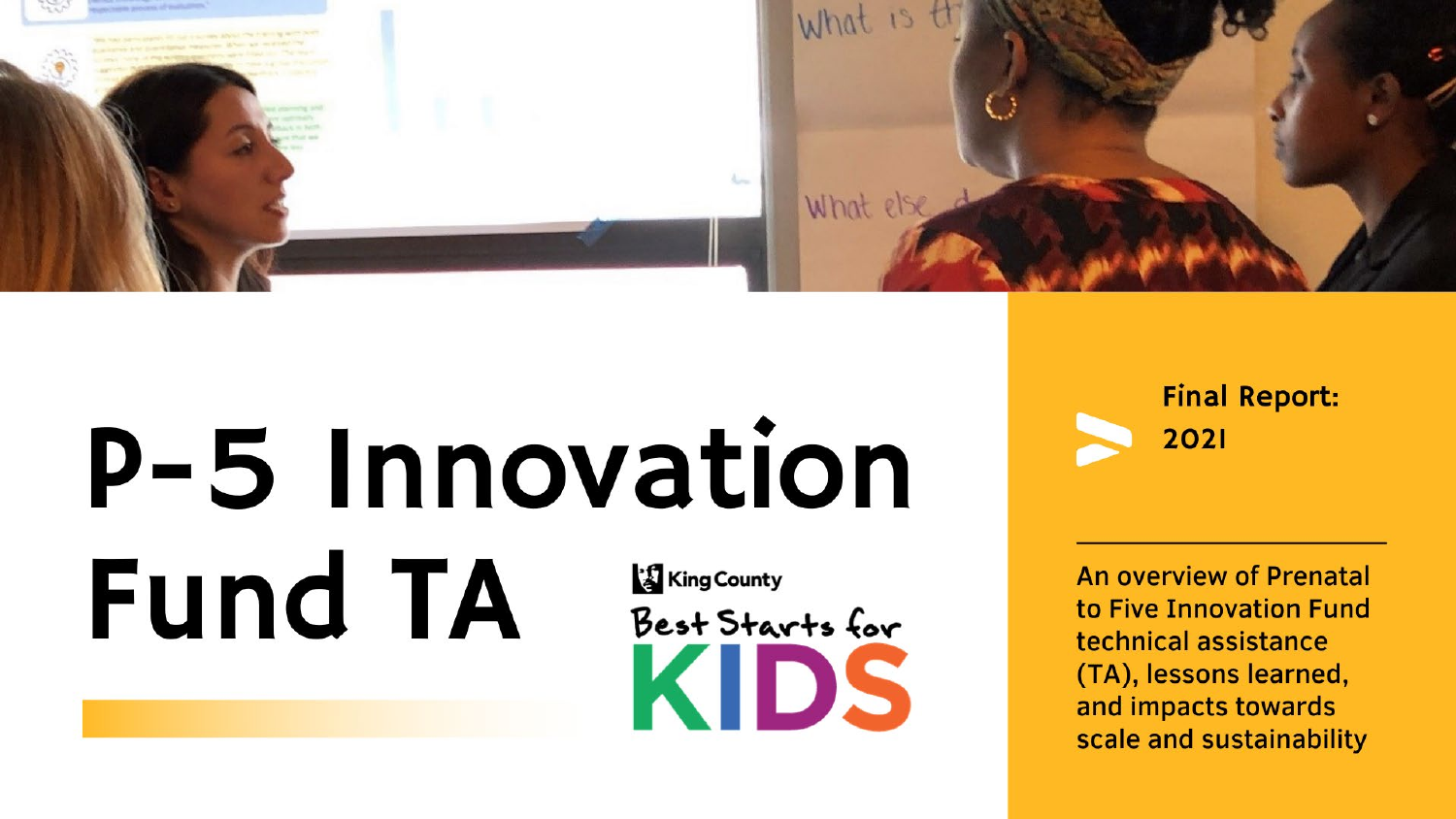# **Introduction**

# **P-5 Innovation Fund**

[In 2018, Best Starts for Kids' \(BSK\) Prenatal to](https://beststartsblog.com/2018/10/26/science-based-innovation-innovation-fund-award-announcement/)  Five Innovation Fund began partnering with 13 community organizations across King County seeking to implement new or adapted approaches to support young children, caregivers and families, and service providers. From the beginning of this project, BSK brought our technical assistance (TA) team on board to serve as capacity builders. In our roles as capacity builders, we have had the opportunity to support these community-led efforts through [TA](https://beststartsblog.com/2019/10/30/best-starts-capacity-building-a-shared-process/) grounded in the IDEAS [Impact Framework.](https://developingchild.harvard.edu/innovation-application/innovation-approach/guiding-principles/) Our support has included the facilitation of individualized TA and shared learning activities across three phases of innovation: Development and Planning, Implementation, and Scale and Sustainability. We have also provided cross-cutting support for ongoing evaluation and responsive adaptation.



# **Innovation Teams**

The Arc of King County | The Inclusion Academy Eastside Pathways and NISO | Eastside Early Learning Facilitators Project (EELF) India Association of Western Washington I Healthy Starts & New Beginnings Look, Listen and Learn TV Mother Africa | Best4Babies Navas I Attachment Vitamins North Seattle College I Early Childhood Education Student Success Project Open Doors for Multicultural Families & Children's Therapy Center! The Woven Together Project

Partners for Our Children & Cowlitz Tribal Health Services | Strive Adaption

Rainier Valley Midwives | Birth Bundle Project Somali Family Safety Task Force I Sheeko Sheeko

Tiny Trees Preschool | (re)Defining the Outdoors Zeno and Horn of Africa Services | Family Child Care Early Math Innovation





# **Executive Summary**

The goals of this report are to: 1) provide a brief overview of the different phases of TA support across the P-5 Innovation Fund and 2) to share evaluation data and lessons learned about our TA during the scale and sustainability phase. We were particularly interested in learning about the TA experience from innovation teams' perspectives. We draw on data from evaluations of cross-team meetings, evaluations of individualized TA, semi-annual narrative interviews, and innovation teams' scale and sustainability plans. We found that innovation teams valued TAs' supports focused on scale and sustainability, including supporting the creation of meaningful plans, sharing connections and examples, working through theories of change, and offering feedback and suggestions. Innovation teams also reported that TA was accessible and adaptable and promoted equity and inclusion within innovations.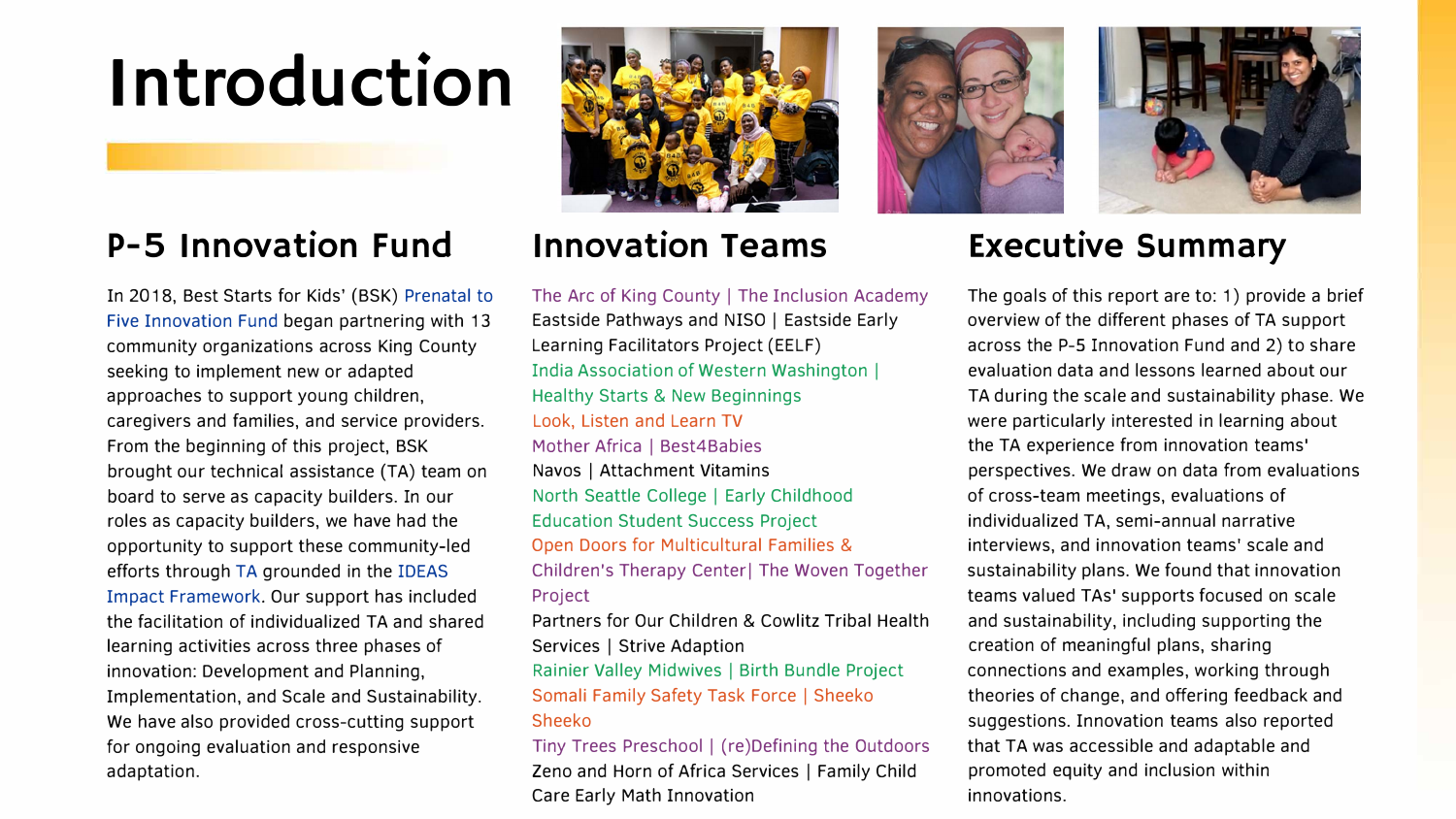# **TA Overview**

# 2 TA Partners

Children's Home Society of Washington and University of Washington, in collaboration with BSK

## 2.5 Years

August 2018 through December 2021

## 3 Main Phases

1) Development and planning, 2) Implementation, and 3) Scale and sustainability, with crosscutting support for ongoing evaluation and responsive adaptation

### Scale & **Sustainability**

#### **Focus Areas:**

- · Plan for sustainability and scale
- · Materials development

# **On-going Evaluation &**<br>Responsive Adaptation

#### **Focus Areas:**

- Refining Evaluation Plan
- · Evaluation/Data Policies and processes
- · Selecting and Adapting Measures
- · Participant recruitment and retention
- · Data privacy, participant consent, storing data
- · Selecting or creating a database
- · Data entry, analysis, interpretation and reflection
- · Using data to inform ded sion making, adapt and improve quality
- · Creating reports, visualizing data, storytelling and presenting data

# Development &<br>Planning

#### **Focus Areas:**

Phases

of *A* 

- . Introduction to the IDEAS Impact Framework and Implementation Science principles
- Community engagement, co-creation and accountability
- Equity and social justice
- Theory of Change
- Evaluation Plan
- · Implementation Materials

## **Implementation**

#### **Focus Areas:**

- Program/project management
- · Staff hiring, training and development
- · Participant outreach and engagement
- Materials development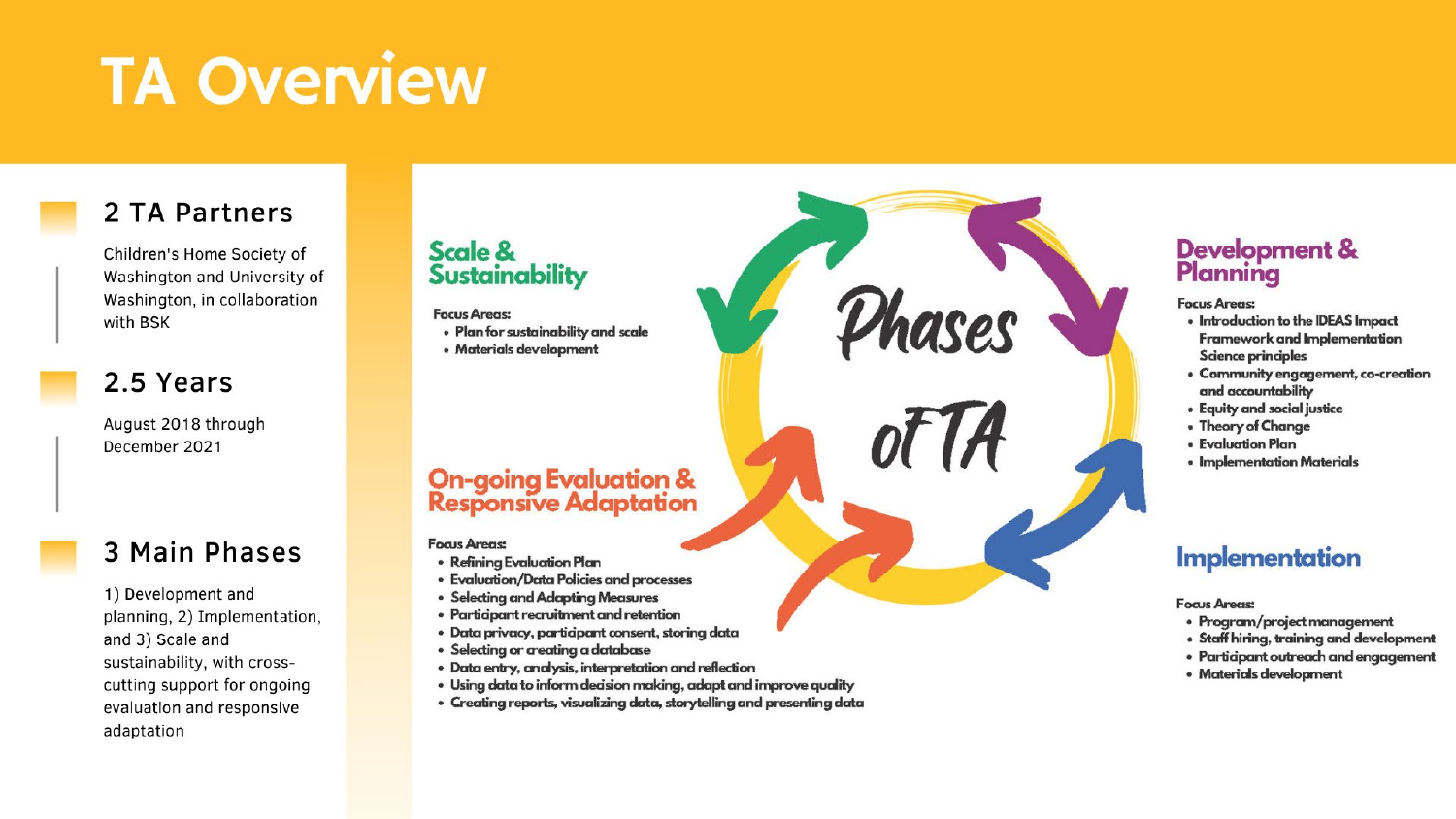# Supporting<br>Sustainability and **Scale**

**Innovation Teams developed separate Scale and** Sustainability plans, which included context setting (e.g., mission statement, lessons learned in Phases 1-3), and 1-3 goals each with 1-3 actions steps for 2021.

TAs supported this process by...

- Sharing quidelines and potential templates for plans
- Introducing strategic planning activities like **SMART goals, Vision Canvas, and SWOC** analysis at March 2021 Cross-team meeting
- Leading tailored strategic planning activities, brainstorming options for scale, and reviewing and providing detailed feedback on drafts of plans in individualized TA meetings
- · Inviting quest speak, Aileen Balahadia from Neighbor 2 Neighbor, to discuss fundraising at July 2021 Cross-team meeting



What is one way that TA has supported your team's ability to plan for scale and sustainability?

"Talking about the theory of change and thinking about our implementation plan."

"By cross-sharing strategies and ideas from their own network and within the innovation team."

"[Our TA ] didn't come and insert their ideas but supported with what we thought was best based on our experiences."

"Our TA supported us in our Strategic Plan's changes, updates, and final direction based on our program needs."